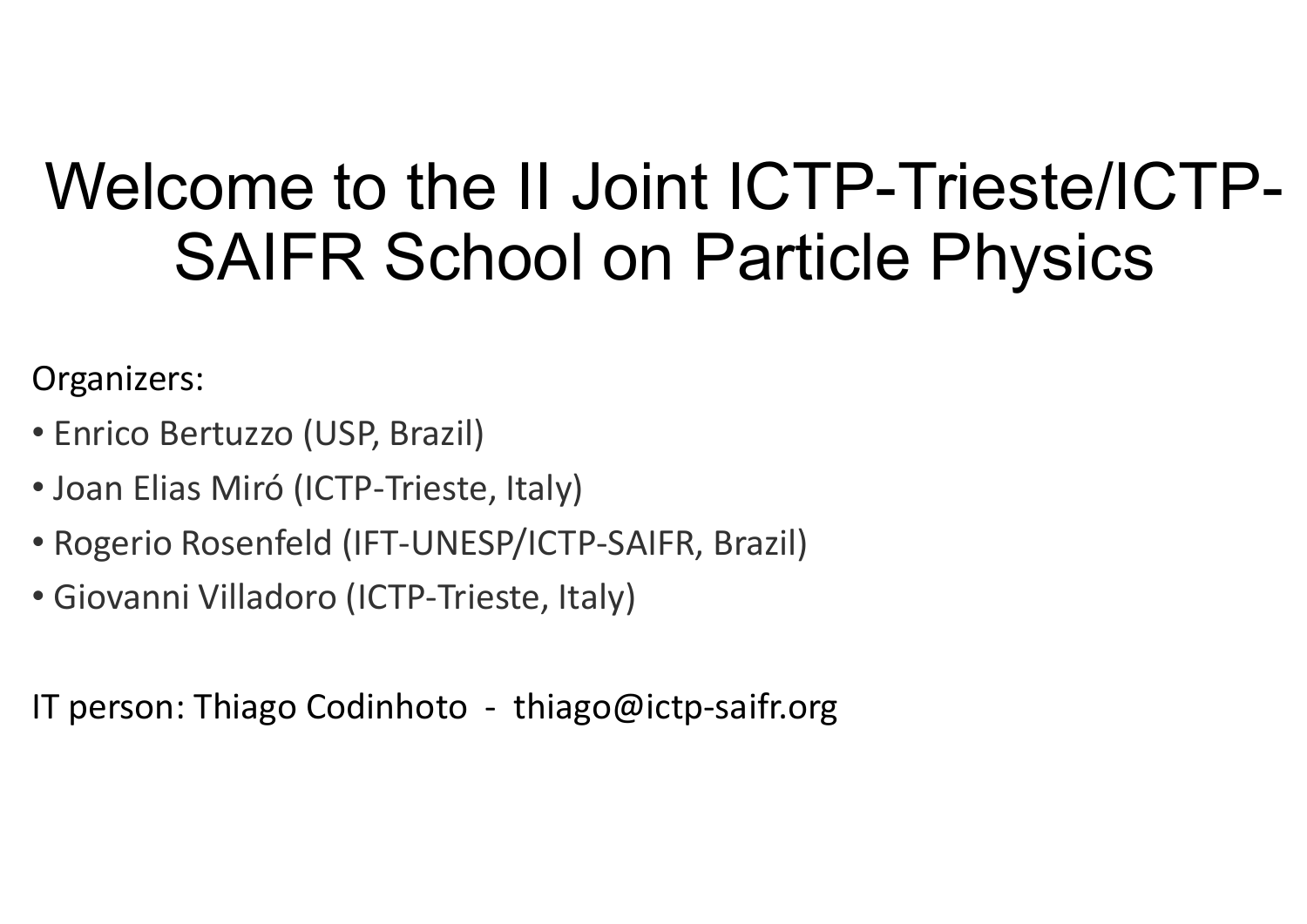- 1. Please mute your microphone and turn off your video when you enter. This<br>will help reduce the total bandwidth and avoid interference. If you do not do<br>this, one of the co-hosts will do this for you. Only the speakers an will help reduce the total bandwidth and avoid interference. If you do not do this, one of the co-hosts will do this for you. Only the speakers and organizers should have their video on. 2. Please mute your microphone and turn off your video when you enter. This<br>will help reduce the total bandwidth and avoid interference. If you do not do<br>this, one of the co-hosts will do this for you. Only the speakers an
- during the lecture. A chairperson will coordinate the questions. At the end of the lecture there will be some time for few questions. We will have 60 minutes for more questions about the lectures everyday in the Q&A sessions. 2. It is, one of the co-hosts will do this for you. Only the speakers and<br>should have their video on.<br>2. Each lecture is 90 minutes. The lecturer should pause and ask for during the lecture. A chairperson will coordinate t should have their video on.<br>
2. Each lecture is 90 minutes. The lecturer should pause and ask for questions<br>
during the lecture. A chairperson will coordinate the questions. At the end of<br>
the lecture there will be some ti
- 
- the chairperson calls your name, unmute your microphone and ask the question. It may be useful to also type your question to everybody using chat. If your question is answered before your name is called, please do not forget to lower your hand;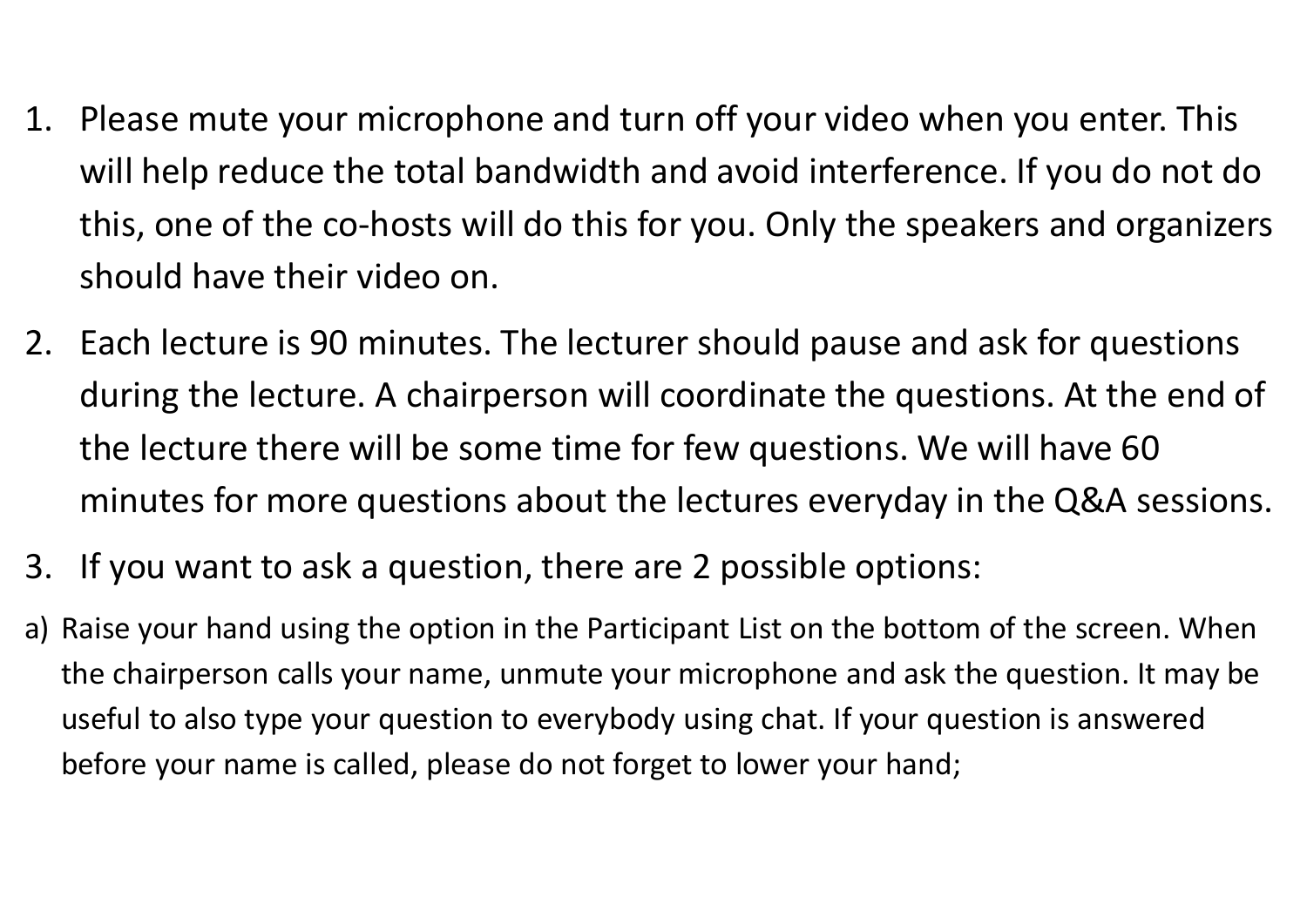b) Wait until the lecture is over and ask the lecturer either during the question period or in private after the question period has finished; c) Just ask directly . b) Wait until the lecture is over and ask the lecturer either during the question period or in<br>private after the question period has finished;<br>c) Just ask directly .<br>4. Please use chat ONLY for the following reasons:<br>a) Yo b) Wait until the lecture is over and ask the lecturer either during the question period or in<br>private after the question period has finished;<br>c) Just ask directly .<br>4. Please use chat ONLY for the following reasons:<br>a) Yo

- 4. Please use chat ONLY for the following reasons:
- send the message to everybody.
- co-host Thiago Codinhoto. c) Just ask directly .<br>4. Please use chat ONLY for the following reasons:<br>a) You have a physics question that others may be able to answer. In this case,<br>send the message to everybody.<br>b) You have a computer problem. In th
- your message privately to the organizer who is also a co-host.
- 5. The files of the lectures and exercises will be available before the lecture.